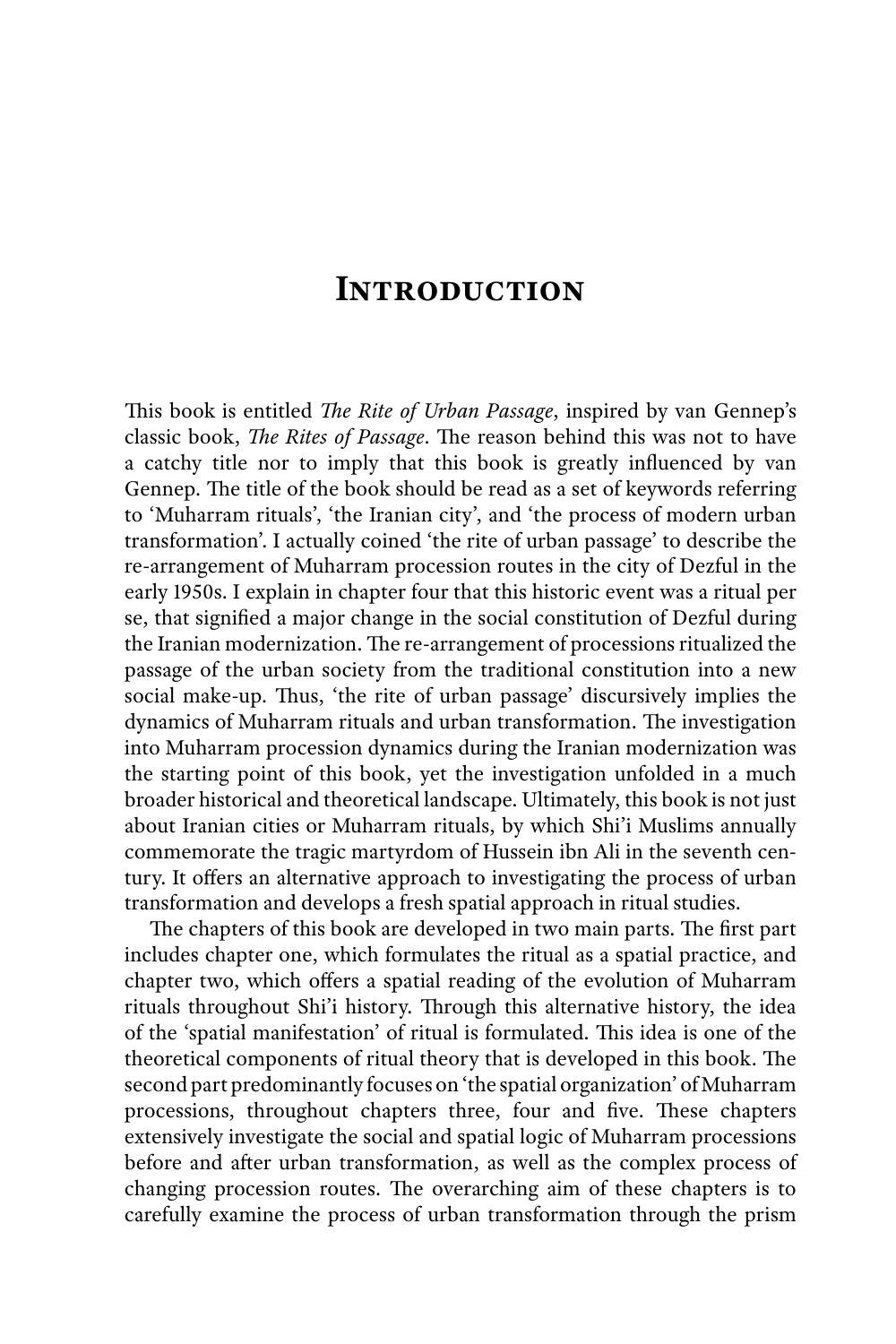of ritual. Muharram rituals are considered as part of an urban process by which the traditional Iranian cities transitioned into a new era. Although the second part of the book presents first-hand ethnographic and oral history materials, its main contribution is to show an alternative approach to urban studies. Each chapter contributes to developing the idea of this book that is to entwine urban and ritual studies, and the discussions in each chapter are structured so they can be read as independent texts. In other words, this book has a kind of fractal structure: while each segment is a component of a larger system, it can also be individually recognized in its own right.

Chapter one is a theoretical review of the framework of ritual studies and the paradigm shifts that have taken place in this field of research. This chapter does not offer a broad, general and extensive literature review in ritual theory; rather, it outlines the theoretical framework of this research, considering Muharram commemoration as a changing social-spatial collective performance. Although there is extensive discussion around the idea of the religious ritual as a changing social practice, the heart of this chapter is a section on the relationship between ritual, place and space. The discussion distinguishes 'the place of ritual' from 'the ritual spatiality'. This idea is the theoretical foundation of chapter two, which explores the spatial genealogy of Muharram rituals.

Chapter two introduces the tragic battle of Karbala when Hussein ibn Ali, the grandson of the Prophet Mohammad, and his few companions were brutally massacred in the Muharram of 680. This historic tragedy unfolded after the political dispute over the legitimacy of the Umayyad Caliphate. The discussion then explains how this historic tragedy has since transcended into meta-history. From the Shi'i point of view this tragedy is not merely one of the historic events that established the Shi'i–Sunni division, but the Shi'i myth around which their creed and rituals are constituted. After this general introduction to the Karbala tragedy, chapter two extensively reviews the development of Muharram rituals throughout history. In parallel, the establishment of Shi'i religious buildings, such as *husseinyeh* and *tekyeh*, is also discussed. The main contribution of this chapter is to offer a spatial reading of the history of Shi'i rituals, dealing with the spatial evolution of rituals. It shifts the focus from what participants do during rituals or where they practise it, to how rituals are spatially manifested. The key point is the shift of attention from action to spatial manifestation. As I shall discuss, the rituals are either manifested in concentrated or dispersed forms (such as the service session and the procession) that produce fundamentally different social engagements. The spatial reading of Muharram ritual history shows that the evolution of a concentrated ritual into a dispersed one, or vice versa, is the process by which the new rituals were often invented. This chapter does not solely address Muharram rituals in Iran, but explores the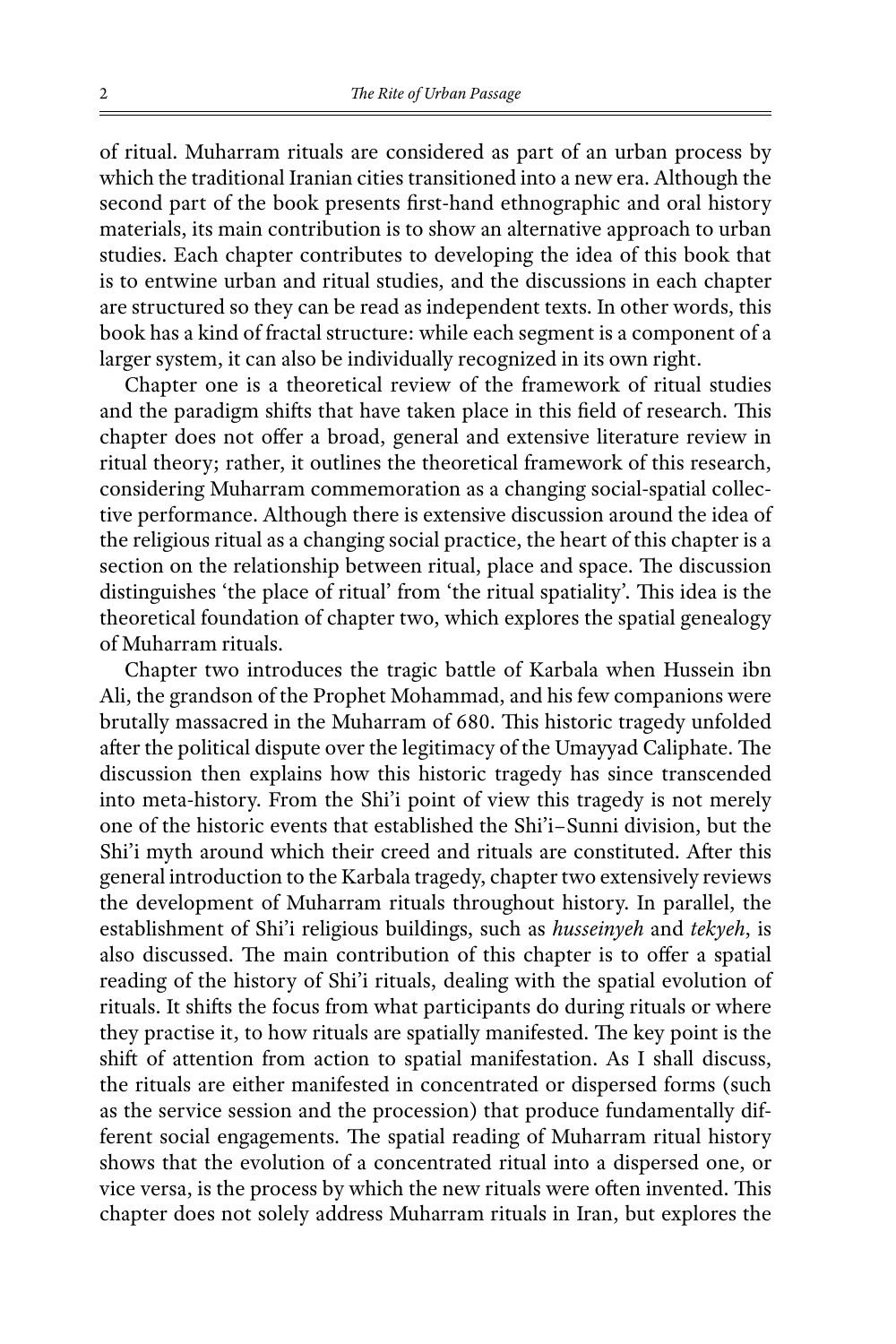development of rituals in its broad historical and geographical landscape. Nonetheless, the main aim is to investigate the broad historical background of rituals practised in Iran.

The second part of the book, throughout four chapters, specifically looks at Muharram processions in the city of Dezful in the southwest of Iran. It concentrates on the social and spatial logic of the processions and how they have changed during the twentieth century.

Chapter three focuses on the social logic of Muharram processions in their traditional format. This chapter begins with a discussion about traditional Iranian urban society that was constituted based on the Heydari and Nemati parts, described as social moieties by Perry (1999). Heydari-Nemati as a social organization was constituted based on the traditional ruling system in which each borough was ruled by an elite family, aka landlord families. The local elite families teamed up in two socio-political groups that competed for greater power in the city, therefore the city was governed by a polarized system. In this political landscape, the urban boroughs divided into two rival groups, Heydaris and Nematis. The discussions in this chapter review the historical background of the Heydari–Nemati division, and explains how this division is reflected in urban realities in general and Muharram processions in particular. This chapter also discusses the other features of urban society, articulating how local communities are socially constituted within each urban moiety. These discussions reveal that Muharram processions were the primary medium of practising and negotiating the social division, cohesion and solidarity by which local communities are constituted as urban society. The social investigation, through the lens of Muharram rituals, reveals that the traditional social struggle occurred among urban communities, not social classes. The social moieties of Heydari and Nemati predominated the logic of these urban negotiations. This investigation reveals the nature of this unique urbanism that cannot be fully articulated by conventional ideas that explain urban processes as being merely based on the idea of 'class struggles' and 'everyday life'.

Chapter four, 'The Rite of Urban Passage', investigates the complex landscape of the transformational period of Iranian cities since the 1920s, when the modern Pahlavi dynasty was established. This chapter begins with a depiction of the broad landscape of the Iranian modernization and then zeroes in on the city of Dezful. The discussions investigate the physical and very complex socio-political transformations of this city. In this chapter, I argue that although the physical transformation of the city is the most visible manifestation of urban modernization, the end of the Heydari–Nemati division encapsulates the urban transformation. This was not a smooth process; it was a socially tense and violent period. The establishment of new procession routes signified the end of urban violence and the abolition of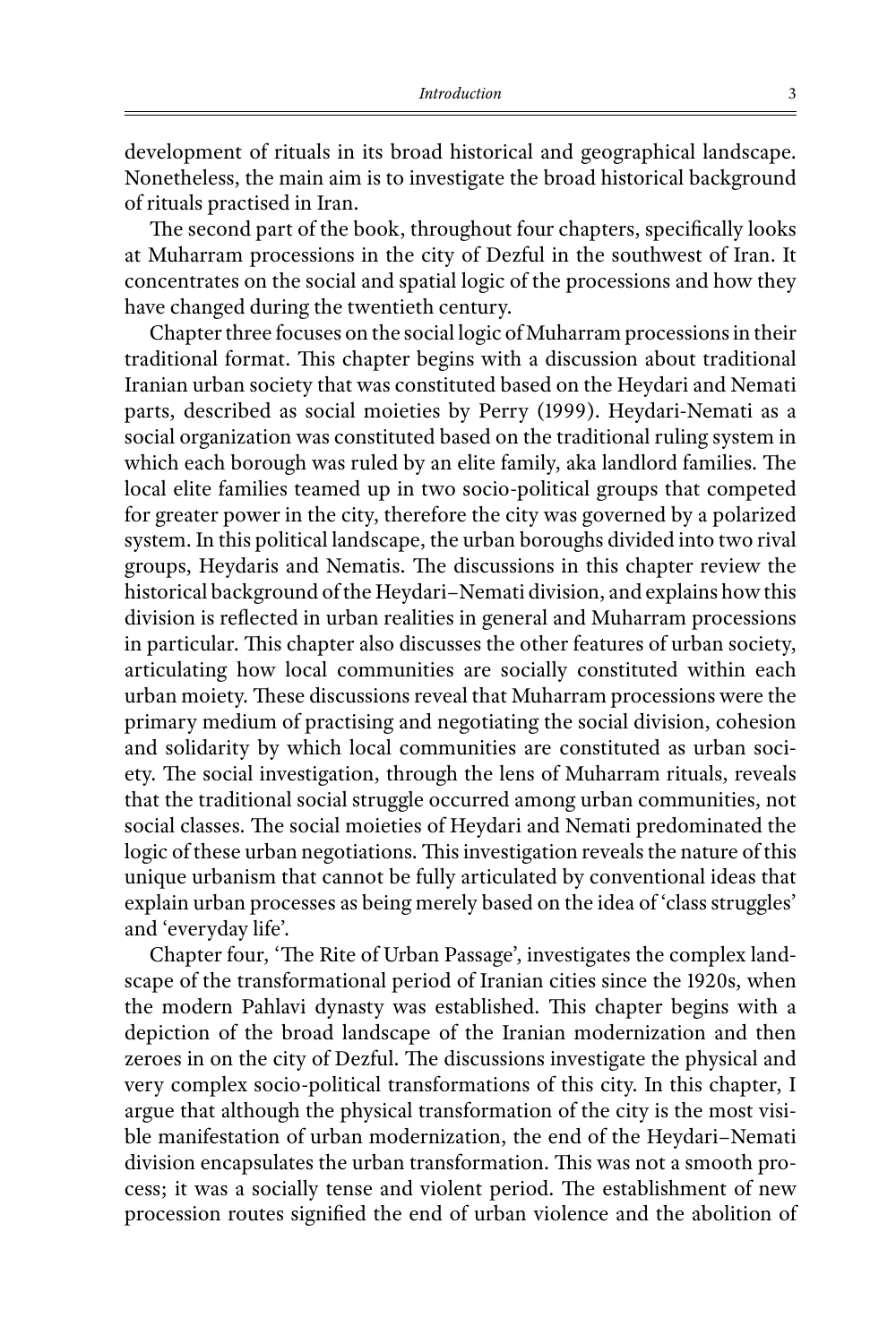traditional social divisions. I argue that the re-arrangement of processions is also a ritual, and I call it 'the rite of urban passage'*.* The rite mediated the passage from the traditional urban society to a new social make-up. This chapter examines the complex relationship between rituals and urban violence and conciliation. While chapter four focuses on describing the social and political context of urban transformation and re-arrangement of Muharram processions, chapter five examines the spatial complexity of re-arranged procession routes.

Chapter five analyses 'the spatial organization' of the transformed Muharram processions. The processions were historically organized in each part of the city because of the traditional Heydari–Nemati division. The processions were then reorganized to ritualize social integration. However, the new processions are more complex than merely representing the integration of the two moieties. They mediate practising the new social make-up, in which Heydari and Nemati parties are integrated, simultaneously keep alive the idea of traditional social division. I formulate how the spatial organization of processions constitutes a lived/performed space, or ritual space, in which the past and present are discursively performed, revealing a sophisticated way of performing urban history. Moreover, I differentiate 'the spatial organization of processions' from 'performed ritual space', then conceptually formulate 'performed ritual space' as a 'topological space' in which past and present can be simultaneously performed. These discussions bridge ritual and urban studies, demonstrating how these two fields can contribute to theoretical development in other disciplines.

One of my arguments in chapter five is that the spatial organization of processions will change only when the urban society is fundamentally transformed. The urban society may not fundamentally transform, but it is a changing institution. Therefore, the question is: how does a ritual that is essentially supposed to reflect social reality represent the gradual social dynamics? Chapter six is dedicated to answering this question by looking at the reinvention of the shawl exchange custom during Muharram in the city of Dezful in recent years. This chapter is not aimed at enhancing our knowledge about 'the spatial dynamics' of Muharram rituals, but it captures the process of maintaining the relevance of Muharram commemoration in a changing society.

The concluding chapter lays out the full picture of the framework of spatial study of rituals as developed in this book, and formulizes the idea of ritual space. The formulation of the framework for studying the spatial dynamics of rituals is based upon two components: 'the spatial manifestation' and 'the spatial organization' of the ritual, as discussed in the book. The concluding discussion will explain that 'the spatial dynamic' of rituals is driven by two independent but parallel processes: the evolution of ritual manifestation and